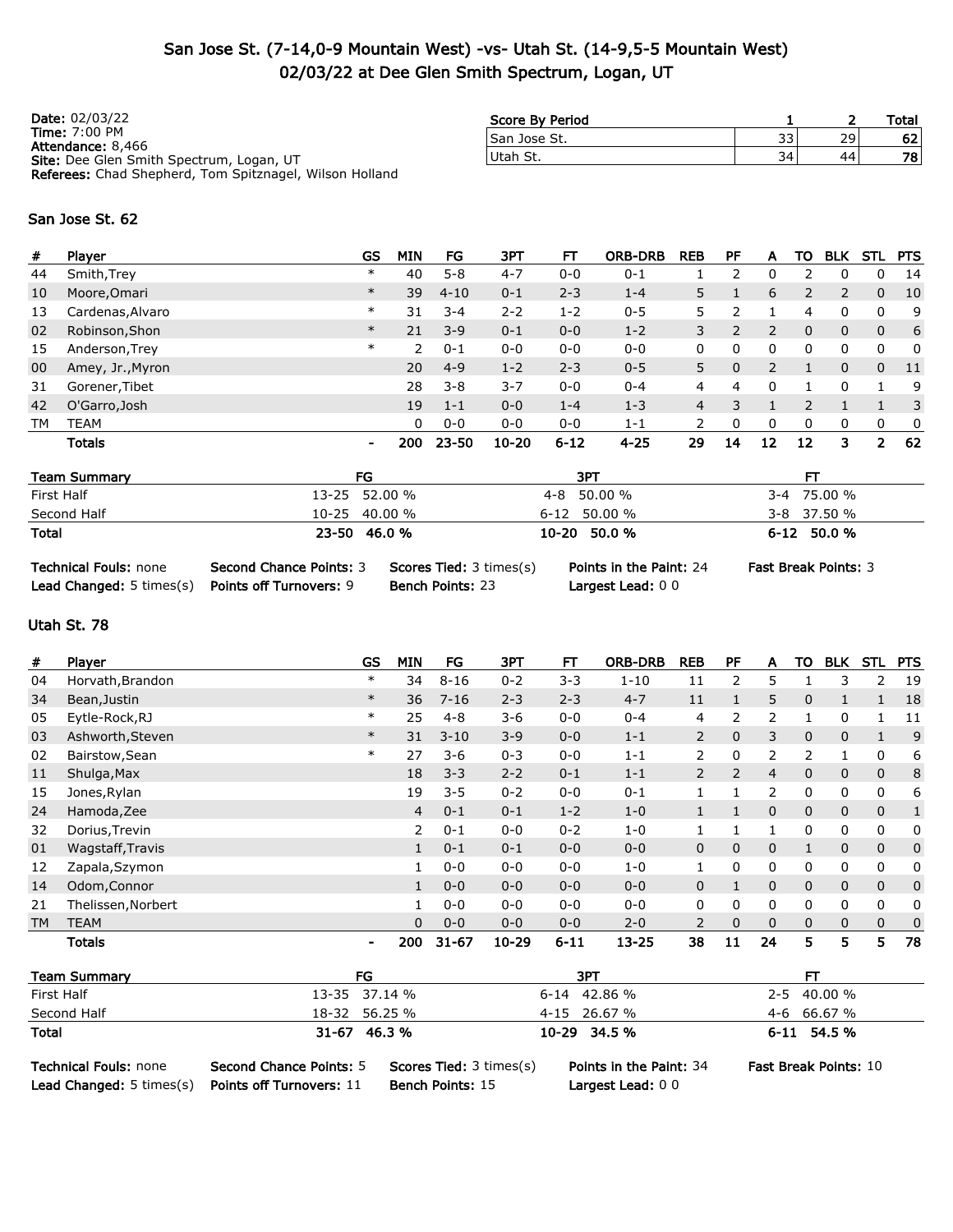# 1st Half Play By Play

| VISITORS: San Jose St.                      |                                               |             |                | Time Score Margin HOME TEAM: Utah St.         |
|---------------------------------------------|-----------------------------------------------|-------------|----------------|-----------------------------------------------|
|                                             | 19:48                                         |             |                | MISS JUMPER by ASHWORTH, STEVEN(in the paint) |
| BLOCK by MOORE, OMARI                       | 19:48                                         |             |                |                                               |
|                                             | $\mathord{\hspace{1pt}\text{--}\hspace{1pt}}$ |             |                | REBOUND OFF by TEAM                           |
|                                             | 19:38                                         |             |                | TURNOVER by EYTLE-ROCK, RJ                    |
| GOOD 3PTR by SMITH, TREY                    | 19:16                                         | $3 - 0$     | V <sub>3</sub> |                                               |
| ASSIST by ROBINSON, SHON                    | $\overline{\phantom{a}}$                      |             |                |                                               |
|                                             | 18:54                                         | $3 - 3$     |                | GOOD 3PTR by EYTLE-ROCK, RJ                   |
|                                             | $\overline{\phantom{a}}$ .                    |             |                | ASSIST by HORVATH, BRANDON                    |
| GOOD JUMPER by MOORE, OMARI                 | 18:22                                         | $5 - 3$     | V <sub>2</sub> |                                               |
| ASSIST by CARDENAS, ALVARO                  | $\overline{\phantom{a}}$ .                    |             |                |                                               |
|                                             | 18:09                                         |             |                |                                               |
|                                             |                                               |             |                | MISS 3PTR by ASHWORTH, STEVEN                 |
| REBOUND DEADB by TEAM                       | $\overline{\phantom{a}}$                      |             |                |                                               |
| MISS JUMPER by ANDERSON, TREY(in the paint) | 17:54                                         |             |                |                                               |
|                                             | $\overline{\phantom{a}}$                      |             |                | REBOUND DEF by BEAN, JUSTIN                   |
|                                             | 17:45                                         | $5 - 6$     |                | H 1 GOOD 3PTR by ASHWORTH, STEVEN             |
|                                             | $\overline{\phantom{a}}$ .                    |             |                | ASSIST by BAIRSTOW, SEAN                      |
| SUB OUT by ANDERSON, TREY                   | 17:37                                         |             |                |                                               |
| SUB IN by GORENER, TIBET                    | 17:37                                         |             |                |                                               |
| GOOD JUMPER by ROBINSON, SHON(in the paint) | 17:28                                         | $7-6$       | V <sub>1</sub> |                                               |
| ASSIST by MOORE, OMARI                      | $\overline{\phantom{a}}$                      |             |                |                                               |
|                                             | 17:09                                         |             |                | TURNOVER by BAIRSTOW, SEAN                    |
| STEAL by GORENER, TIBET                     | 17:09                                         |             |                |                                               |
| GOOD JUMPER by MOORE, OMARI (in the paint)  | 16:43                                         | $9 - 6$     | V <sub>3</sub> |                                               |
|                                             | 16:29                                         | $9 - 8$     | V <sub>1</sub> | GOOD JUMPER by HORVATH, BRANDON               |
| TURNOVER by CARDENAS, ALVARO                | 16:11                                         |             |                |                                               |
|                                             | 16:11                                         |             |                | STEAL by HORVATH, BRANDON                     |
| FOUL by GORENER, TIBET                      | 15:57                                         |             |                |                                               |
|                                             | 15:57                                         |             |                |                                               |
| TIMEOUT MEDIA by TEAM                       |                                               |             |                |                                               |
|                                             | 15:44                                         | $9 - 11$    |                | H 2 GOOD 3PTR by ASHWORTH, STEVEN             |
|                                             | $\mathord{\hspace{1pt}\text{--}\hspace{1pt}}$ |             |                | ASSIST by BEAN, JUSTIN                        |
|                                             | 15:22                                         |             |                | FOUL by HORVATH, BRANDON                      |
| MISS LAYUP by ROBINSON, SHON(in the paint)  | 15:15                                         |             |                |                                               |
|                                             | 15:15                                         |             |                | BLOCK by HORVATH, BRANDON                     |
|                                             | $- \, -$                                      |             |                | REBOUND DEF by BEAN, JUSTIN                   |
|                                             |                                               | 15:09 9-14  | H 5            | GOOD 3PTR by EYTLE-ROCK, RJ (fastbreak)       |
|                                             | $\overline{\phantom{a}}$                      |             |                | ASSIST by BEAN, JUSTIN                        |
| MISS LAYUP by ROBINSON, SHON(in the paint)  | 14:40                                         |             |                |                                               |
|                                             | $- -$                                         |             |                | REBOUND DEF by HORVATH, BRANDON               |
|                                             | 14:29                                         |             |                | MISS LAYUP by BEAN, JUSTIN(in the paint)      |
| BLOCK by MOORE, OMARI                       | 14:29                                         |             |                |                                               |
| REBOUND DEF by GORENER, TIBET               | $\mathord{\hspace{1pt}\text{--}\hspace{1pt}}$ |             |                |                                               |
| GOOD JUMPER by SMITH, TREY(in the paint)    |                                               | 13:59 11-14 | $H_3$          |                                               |
|                                             |                                               | 13:45 11-16 | H 5            | GOOD LAYUP by BEAN, JUSTIN(in the paint)      |
|                                             | $\mathord{\hspace{1pt}\text{--}\hspace{1pt}}$ |             |                | ASSIST by HORVATH, BRANDON                    |
| MISS 3PTR by GORENER, TIBET                 | 13:27                                         |             |                |                                               |
|                                             | $- -$                                         |             |                | REBOUND DEF by HORVATH, BRANDON               |
|                                             | 13:12                                         |             |                | MISS LAYUP by HORVATH, BRANDON(in the paint)  |
|                                             |                                               |             |                |                                               |
| REBOUND DEF by CARDENAS, ALVARO             | $- -$                                         |             |                |                                               |
| TURNOVER by CARDENAS, ALVARO                | 13:12                                         |             |                |                                               |
|                                             | 13:12                                         |             |                | SUB OUT by ASHWORTH, STEVEN                   |
|                                             | 13:12                                         |             |                | SUB OUT by HORVATH, BRANDON                   |
|                                             | 13:12                                         |             |                | SUB OUT by EYTLE-ROCK, RJ                     |
|                                             | 13:12                                         |             |                | SUB IN by SHULGA, MAX                         |
|                                             | 13:12                                         |             |                | SUB IN by JONES, RYLAN                        |
|                                             | 13:12                                         |             |                | SUB IN by DORIUS, TREVIN                      |
| SUB OUT by ROBINSON, SHON                   | 13:12                                         |             |                |                                               |
| SUB IN by O'GARRO, JOSH                     | 13:12                                         |             |                |                                               |
|                                             | 13:11                                         |             |                | MISS 3PTR by BAIRSTOW, SEAN                   |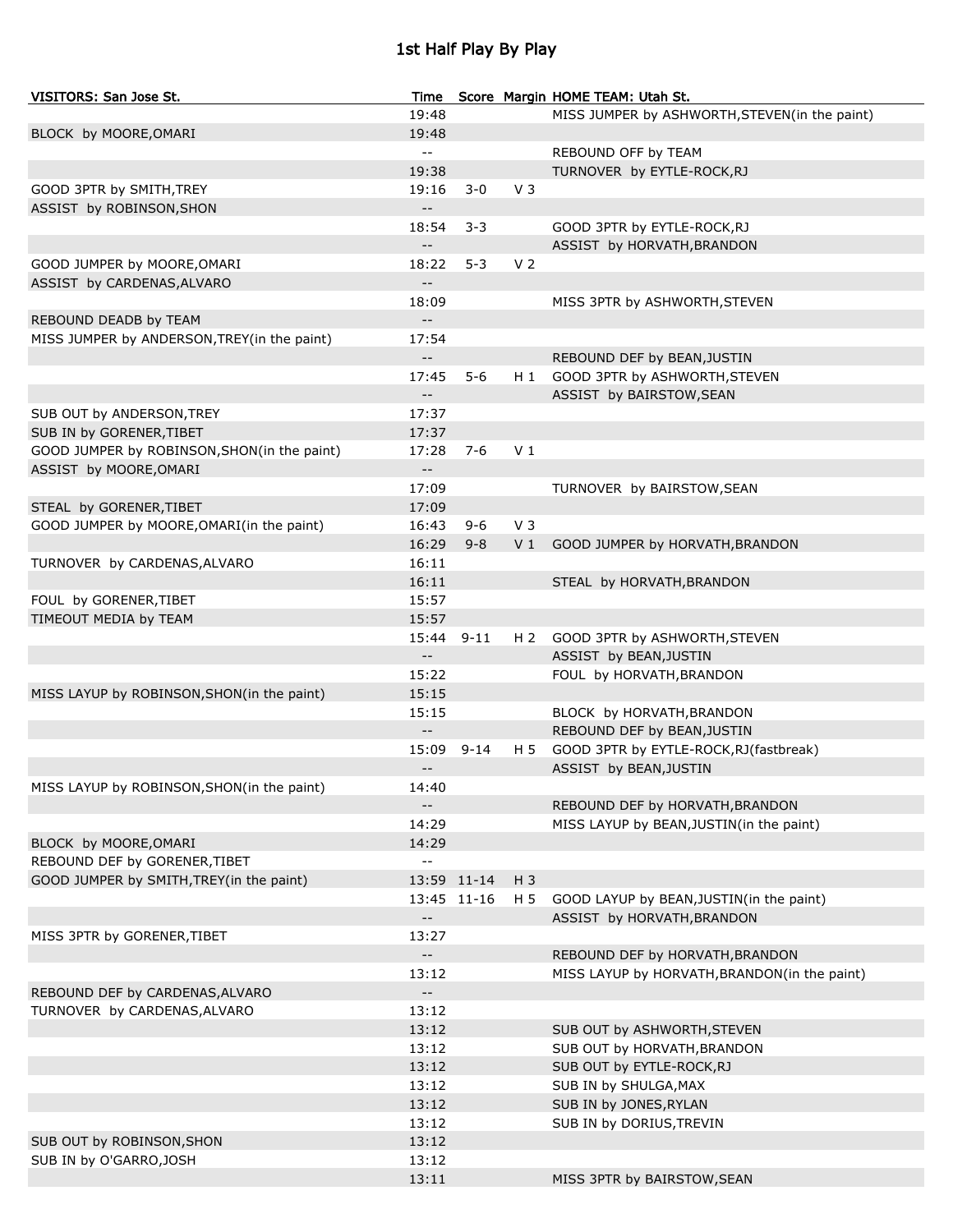| REBOUND DEF by GORENER, TIBET                        | $- -$                                         |             |       |                                                       |
|------------------------------------------------------|-----------------------------------------------|-------------|-------|-------------------------------------------------------|
|                                                      | 13:00                                         |             |       | FOUL by DORIUS, TREVIN                                |
| SUB OUT by SMITH, TREY                               | 13:00                                         |             |       |                                                       |
| SUB IN by AMEY, JR., MYRON                           | 13:00                                         |             |       |                                                       |
| TURNOVER by GORENER, TIBET                           | 12:40                                         |             |       |                                                       |
| SUB OUT by GORENER, TIBET                            | 12:40                                         |             |       |                                                       |
| SUB IN by SMITH, TREY                                | 12:40                                         |             |       |                                                       |
| FOUL by MOORE, OMARI                                 | 12:23                                         |             |       |                                                       |
|                                                      | 12:23                                         |             |       | MISS FT by DORIUS, TREVIN                             |
|                                                      | $\mathord{\hspace{1pt}\text{--}\hspace{1pt}}$ |             |       | REBOUND DEADB by TEAM                                 |
| SUB OUT by CARDENAS, ALVARO                          | 12:23                                         |             |       |                                                       |
| SUB IN by ROBINSON, SHON                             | 12:23                                         |             |       |                                                       |
|                                                      | 12:22                                         |             |       | MISS FT by DORIUS, TREVIN                             |
|                                                      | $\overline{\phantom{a}}$                      |             |       | REBOUND OFF by TEAM                                   |
|                                                      | 12:08                                         |             |       | MISS 3PTR by BEAN, JUSTIN                             |
| REBOUND DEF by ROBINSON, SHON                        | $\sim$ $-$                                    |             |       |                                                       |
| GOOD JUMPER by MOORE, OMARI (in the paint)           |                                               | 11:52 13-16 | $H_3$ |                                                       |
|                                                      |                                               | 11:34 13-19 | H 6   | GOOD 3PTR by SHULGA, MAX                              |
|                                                      | $\mathord{\hspace{1pt}\text{--}\hspace{1pt}}$ |             |       | ASSIST by DORIUS, TREVIN                              |
| GOOD JUMPER by MOORE, OMARI (in the paint)           |                                               | 11:18 15-19 | H 4   |                                                       |
|                                                      | 11:18                                         |             |       | FOUL by SHULGA, MAX                                   |
| TIMEOUT MEDIA by TEAM                                | 11:18                                         |             |       |                                                       |
| GOOD FT by MOORE, OMARI                              |                                               | 11:18 16-19 | $H_3$ |                                                       |
|                                                      | 11:06                                         |             |       | MISS JUMPER by BEAN, JUSTIN(in the paint)             |
|                                                      |                                               |             |       | REBOUND OFF by DORIUS, TREVIN                         |
|                                                      | 11:02                                         |             |       | MISS LAYUP by DORIUS, TREVIN(in the paint)            |
| REBOUND DEF by AMEY, JR., MYRON                      | $-$                                           |             |       |                                                       |
|                                                      | 11:00                                         |             |       | SUB OUT by DORIUS, TREVIN                             |
|                                                      | 11:00                                         |             |       | SUB IN by HORVATH, BRANDON                            |
| GOOD LAYUP by ROBINSON, SHON(in the paint)           |                                               | 10:48 18-19 | $H_1$ |                                                       |
| ASSIST by AMEY, JR., MYRON                           | $\overline{\phantom{a}}$ .                    |             |       |                                                       |
| FOUL by ROBINSON, SHON                               | 10:29                                         |             |       |                                                       |
|                                                      | 10:29                                         |             |       | MISS FT by BEAN, JUSTIN                               |
|                                                      | $\mathord{\hspace{1pt}\text{--}\hspace{1pt}}$ |             |       | REBOUND DEADB by TEAM                                 |
|                                                      | 10:29                                         |             |       | SUB OUT by BAIRSTOW, SEAN                             |
|                                                      | 10:29                                         |             |       | SUB IN by EYTLE-ROCK, RJ                              |
| SUB OUT by ROBINSON, SHON                            | 10:29                                         |             |       |                                                       |
| SUB IN by GORENER, TIBET                             | 10:29                                         | 10:29 18-20 |       |                                                       |
|                                                      | 10:11                                         |             |       | H 2 GOOD FT by BEAN, JUSTIN<br>FOUL by EYTLE-ROCK, RJ |
|                                                      | 10:11                                         |             |       |                                                       |
| MISS FT by AMEY, JR., MYRON<br>REBOUND DEADB by TEAM | $\sim$ $-$                                    |             |       |                                                       |
| GOOD FT by AMEY, JR., MYRON                          |                                               | 10:11 19-20 | $H_1$ |                                                       |
| SUB OUT by O'GARRO, JOSH                             | 10:11                                         |             |       |                                                       |
| SUB IN by CARDENAS, ALVARO                           | 10:11                                         |             |       |                                                       |
|                                                      | 09:52                                         |             |       | MISS JUMPER by BEAN, JUSTIN                           |
| REBOUND DEF by CARDENAS, ALVARO                      | $\overline{\phantom{a}}$                      |             |       |                                                       |
| MISS JUMPER by AMEY, JR., MYRON(in the paint)        | 09:36                                         |             |       |                                                       |
|                                                      | $\overline{\phantom{a}}$                      |             |       | REBOUND DEF by JONES, RYLAN                           |
|                                                      |                                               | 09:24 19-22 | H 3   | GOOD JUMPER by JONES, RYLAN                           |
| GOOD 3PTR by GORENER, TIBET                          |                                               | 08:54 22-22 |       |                                                       |
| ASSIST by MOORE, OMARI                               | $\sim$ $-$                                    |             |       |                                                       |
|                                                      |                                               | 08:38 22-24 | $H_2$ | GOOD DUNK by BEAN, JUSTIN(in the paint)               |
|                                                      | $\mathord{\hspace{1pt}\text{--}\hspace{1pt}}$ |             |       | ASSIST by HORVATH, BRANDON                            |
| FOUL by GORENER, TIBET                               | 08:38                                         |             |       |                                                       |
|                                                      | 08:38                                         |             |       | SUB OUT by JONES, RYLAN                               |
|                                                      | 08:38                                         |             |       | SUB IN by ASHWORTH, STEVEN                            |
| SUB OUT by AMEY, JR., MYRON                          | 08:38                                         |             |       |                                                       |
| SUB OUT by MOORE, OMARI                              | 08:38                                         |             |       |                                                       |
| SUB IN by ROBINSON, SHON                             | 08:38                                         |             |       |                                                       |
| SUB IN by O'GARRO, JOSH                              | 08:38                                         |             |       |                                                       |
|                                                      |                                               | 08:38 22-25 | H 3   | GOOD FT by BEAN, JUSTIN                               |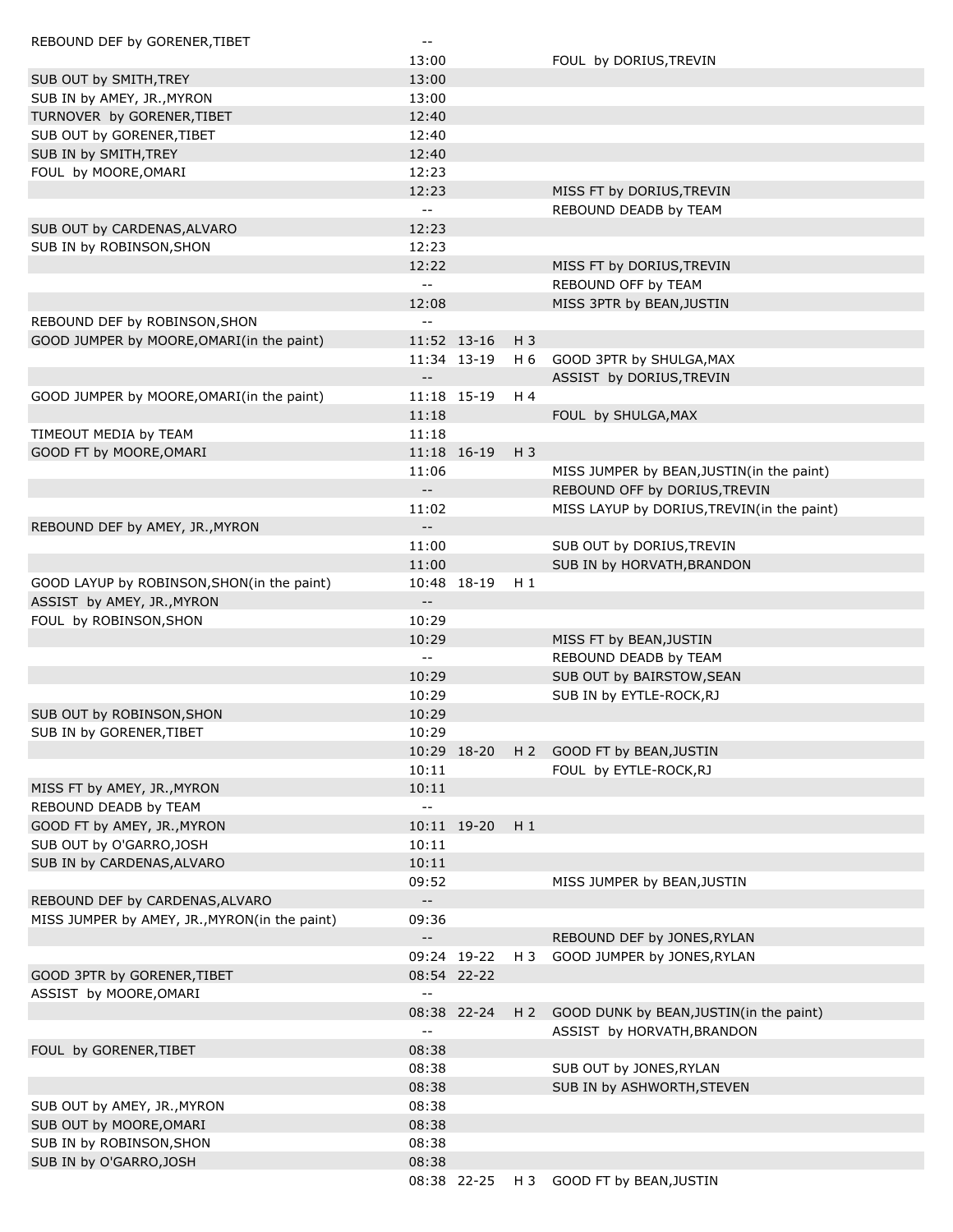| MISS LAYUP by ROBINSON, SHON(in the paint)    | 08:15                    |             |       |                                               |
|-----------------------------------------------|--------------------------|-------------|-------|-----------------------------------------------|
|                                               | $\overline{\phantom{a}}$ |             |       | REBOUND DEF by HORVATH, BRANDON               |
| FOUL by ROBINSON, SHON                        | 08:14                    |             |       |                                               |
| SUB OUT by ROBINSON, SHON                     | 08:14                    |             |       |                                               |
| SUB IN by MOORE, OMARI                        | 08:14                    |             |       |                                               |
|                                               | 08:01                    |             |       | MISS LAYUP by HORVATH, BRANDON(in the paint)  |
|                                               | $\overline{\phantom{a}}$ |             |       | REBOUND OFF by SHULGA, MAX                    |
|                                               | 07:46                    |             |       | MISS LAYUP by HORVATH, BRANDON(in the paint)  |
| REBOUND DEF by O'GARRO, JOSH                  | $-$                      |             |       |                                               |
| FOUL by O'GARRO, JOSH                         | 07:29                    |             |       |                                               |
| TURNOVER by O'GARRO, JOSH                     | 07:29                    |             |       |                                               |
| TIMEOUT MEDIA by TEAM                         | 07:29                    |             |       |                                               |
|                                               | 07:29                    |             |       | SUB OUT by SHULGA, MAX                        |
|                                               | 07:29                    |             |       | SUB IN by BAIRSTOW, SEAN                      |
|                                               | 07:14                    |             |       | MISS 3PTR by EYTLE-ROCK, RJ                   |
|                                               | $\overline{\phantom{a}}$ |             |       | REBOUND OFF by BEAN, JUSTIN                   |
|                                               | 07:09                    |             |       | MISS LAYUP by BEAN, JUSTIN(in the paint)      |
|                                               | $\overline{a}$           |             |       | REBOUND OFF by BEAN, JUSTIN                   |
|                                               | 07:06                    |             |       | MISS LAYUP by BEAN, JUSTIN(in the paint)      |
|                                               | $\overline{a}$           |             |       | REBOUND OFF by BEAN, JUSTIN                   |
|                                               | 07:04                    |             |       | MISS LAYUP by BEAN, JUSTIN(in the paint)      |
|                                               | $\overline{\phantom{a}}$ |             |       |                                               |
| REBOUND DEF by MOORE, OMARI                   |                          |             |       |                                               |
| MISS 3PTR by GORENER, TIBET                   | 06:47                    |             |       |                                               |
| REBOUND OFF by O'GARRO, JOSH                  | $\overline{\phantom{a}}$ |             |       |                                               |
| TURNOVER by O'GARRO, JOSH                     | 06:33                    |             |       |                                               |
| SUB OUT by O'GARRO, JOSH                      | 06:33                    |             |       |                                               |
| SUB IN by AMEY, JR., MYRON                    | 06:33                    |             |       |                                               |
|                                               | 06:19                    |             |       | MISS JUMPER by BEAN, JUSTIN                   |
| REBOUND DEF by AMEY, JR., MYRON               | $\overline{\phantom{a}}$ |             |       |                                               |
| MISS 3PTR by SMITH, TREY                      | 06:08                    |             |       |                                               |
|                                               | $-$                      |             |       | REBOUND DEF by HORVATH, BRANDON               |
|                                               | 06:01                    |             |       | MISS 3PTR by ASHWORTH, STEVEN                 |
| REBOUND DEF by AMEY, JR., MYRON               | $\overline{\phantom{a}}$ |             |       |                                               |
| TURNOVER by CARDENAS, ALVARO                  | 05:47                    |             |       |                                               |
|                                               | 05:47                    |             |       | STEAL by BEAN, JUSTIN                         |
|                                               | 05:41                    |             |       | MISS JUMPER by HORVATH, BRANDON(in the paint) |
| REBOUND DEF by MOORE, OMARI                   | $-$                      |             |       |                                               |
| MISS JUMPER by MOORE, OMARI(in the paint)     | 05:13                    |             |       |                                               |
|                                               | $\overline{\phantom{a}}$ |             |       | REBOUND DEF by HORVATH, BRANDON               |
|                                               | 04:46                    |             |       | MISS 3PTR by BAIRSTOW, SEAN                   |
| REBOUND DEF by CARDENAS, ALVARO               | $-$                      |             |       |                                               |
| GOOD JUMPER by AMEY, JR., MYRON(in the paint) |                          | 04:26 24-25 | $H_1$ |                                               |
|                                               | 04:03                    |             |       | TURNOVER by BAIRSTOW, SEAN                    |
|                                               | 04:03                    |             |       | SUB OUT by EYTLE-ROCK, RJ                     |
|                                               | 04:03                    |             |       | SUB IN by JONES, RYLAN                        |
| MISS JUMPER by AMEY, JR., MYRON(in the paint) | 03:48                    |             |       |                                               |
|                                               | 03:48                    |             |       | BLOCK by BAIRSTOW, SEAN                       |
|                                               | 44                       |             |       | REBOUND DEF by BEAN, JUSTIN                   |
|                                               | 03:43                    |             |       | MISS 3PTR by ASHWORTH, STEVEN                 |
|                                               | --                       |             |       | REBOUND OFF by HORVATH, BRANDON               |
|                                               | 03:38                    |             |       | MISS LAYUP by HORVATH, BRANDON(in the paint)  |
| REBOUND DEF by GORENER, TIBET                 | 44                       |             |       |                                               |
|                                               | 03:21                    |             |       | FOUL by JONES, RYLAN                          |
|                                               |                          |             |       |                                               |
| TIMEOUT MEDIA by TEAM                         | 03:21                    |             |       |                                               |
|                                               | 03:21                    |             |       | SUB OUT by BAIRSTOW, SEAN                     |
|                                               | 03:21                    |             |       | SUB IN by SHULGA, MAX                         |
| MISS JUMPER by MOORE, OMARI (in the paint)    | 03:12                    |             |       |                                               |
|                                               |                          |             |       | REBOUND DEF by HORVATH, BRANDON               |
|                                               |                          | 02:51 24-27 | H 3   | GOOD LAYUP by HORVATH, BRANDON(in the paint)  |
|                                               |                          |             |       | ASSIST by JONES, RYLAN                        |
| FOUL by SMITH, TREY                           | 02:29                    |             |       |                                               |
| TURNOVER by SMITH, TREY                       | 02:29                    |             |       |                                               |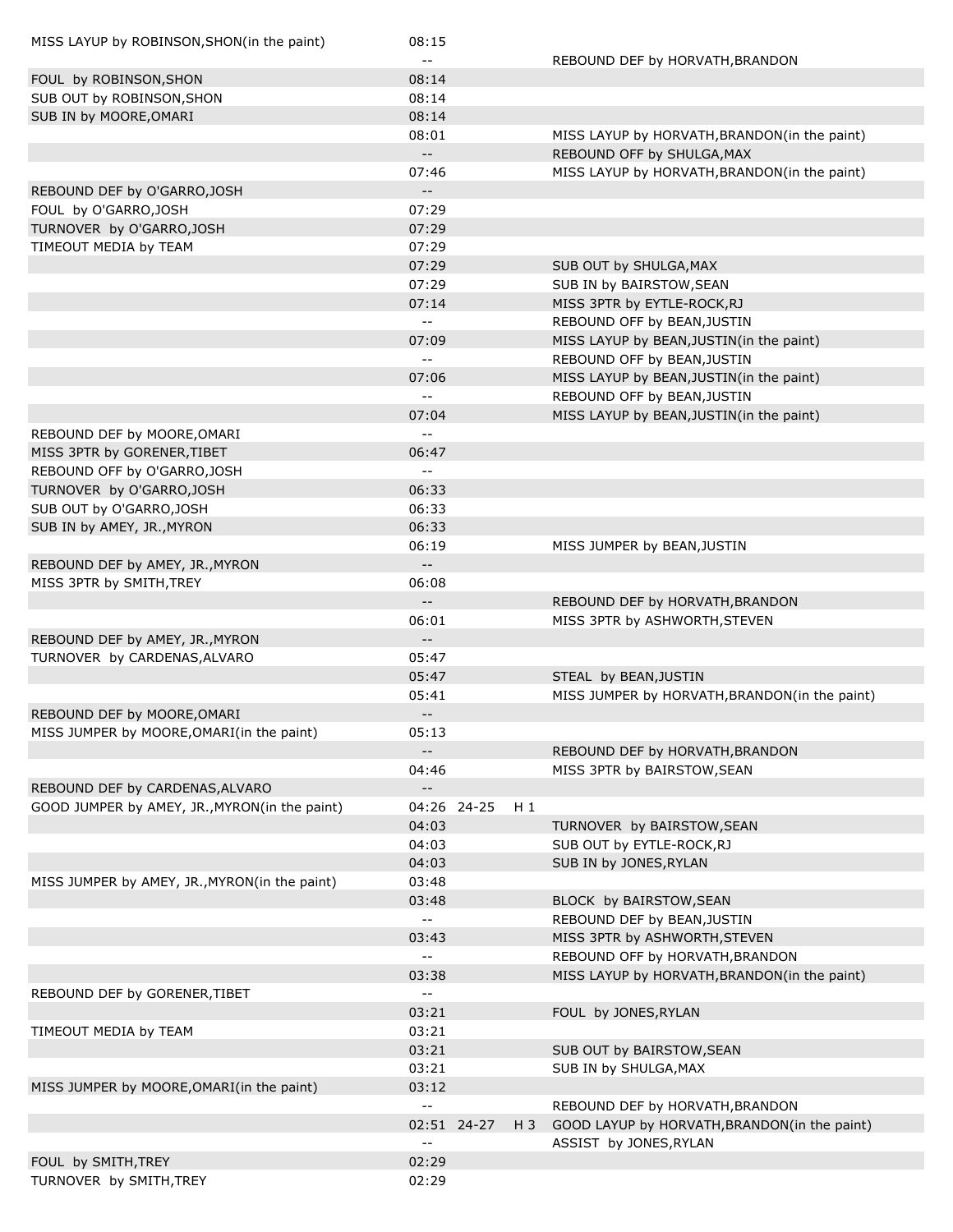|                                               |       |                   | 02:18 24-29 H 5 GOOD JUMPER by HORVATH, BRANDON (in the paint)<br>ASSIST by ASHWORTH, STEVEN |
|-----------------------------------------------|-------|-------------------|----------------------------------------------------------------------------------------------|
| GOOD 3PTR by GORENER, TIBET                   |       | $01:52$ 27-29 H 2 |                                                                                              |
| ASSIST by AMEY, JR., MYRON                    | --    |                   |                                                                                              |
|                                               |       |                   | 01:40 27-32 H 5 GOOD 3PTR by ASHWORTH, STEVEN                                                |
|                                               | --    |                   | ASSIST by HORVATH, BRANDON                                                                   |
| GOOD 3PTR by SMITH, TREY                      |       | $01:23$ 30-32 H 2 |                                                                                              |
| ASSIST by MOORE, OMARI                        |       |                   |                                                                                              |
|                                               | 01:08 |                   | MISS 3PTR by JONES, RYLAN                                                                    |
| REBOUND DEF by GORENER, TIBET                 |       |                   |                                                                                              |
| GOOD JUMPER by AMEY, JR., MYRON(in the paint) |       | 00:47 32-32       |                                                                                              |
|                                               | 00:47 |                   | FOUL by BEAN, JUSTIN                                                                         |
| GOOD FT by AMEY, JR., MYRON                   |       | 00:47 33-32 V 1   |                                                                                              |
| SUB OUT by AMEY, JR., MYRON                   | 00:47 |                   |                                                                                              |
| SUB IN by O'GARRO, JOSH                       | 00:47 |                   |                                                                                              |
|                                               |       |                   | 00:19 33-34 H 1 GOOD JUMPER by JONES, RYLAN(in the paint)                                    |
| MISS 3PTR by GORENER, TIBET                   | 00:03 |                   |                                                                                              |
|                                               |       |                   | REBOUND DEF by ASHWORTH, STEVEN                                                              |

## 2nd Half Play By Play

| VISITORS: San Jose St.                        | Time                     |             |                | Score Margin HOME TEAM: Utah St.                            |
|-----------------------------------------------|--------------------------|-------------|----------------|-------------------------------------------------------------|
|                                               | 20:00                    |             |                | SUB OUT by SHULGA, MAX                                      |
|                                               | 20:00                    |             |                | SUB OUT by JONES, RYLAN                                     |
|                                               | 20:00                    |             |                | SUB IN by BAIRSTOW, SEAN                                    |
|                                               | 20:00                    |             |                | SUB IN by EYTLE-ROCK, RJ                                    |
| SUB OUT by O'GARRO, JOSH                      | 20:00                    |             |                |                                                             |
| SUB IN by ROBINSON, SHON                      | 20:00                    |             |                |                                                             |
|                                               | 19:46                    |             |                | MISS 3PTR by ASHWORTH, STEVEN                               |
| REBOUND DEF by ROBINSON, SHON                 | $\overline{\phantom{a}}$ |             |                |                                                             |
| MISS JUMPER by MOORE, OMARI(in the paint)     | 19:31                    |             |                |                                                             |
| REBOUND OFF by ROBINSON, SHON                 | $-$                      |             |                |                                                             |
| MISS LAYUP by ROBINSON, SHON(in the paint)    | 19:27                    |             |                |                                                             |
|                                               | $\overline{\phantom{a}}$ |             |                | REBOUND DEF by EYTLE-ROCK, RJ                               |
|                                               | 19:23                    |             |                | MISS 3PTR by HORVATH, BRANDON                               |
|                                               | $\overline{\phantom{a}}$ |             |                | REBOUND OFF by BAIRSTOW, SEAN                               |
|                                               |                          | 19:17 33-36 | H 3            | GOOD LAYUP by BAIRSTOW, SEAN(in the paint)                  |
| MISS JUMPER by MOORE, OMARI(in the paint)     | 18:45                    |             |                |                                                             |
|                                               | 18:45                    |             |                | BLOCK by BEAN, JUSTIN                                       |
|                                               | $\overline{\phantom{a}}$ |             |                | REBOUND DEF by EYTLE-ROCK, RJ                               |
| FOUL by GORENER, TIBET                        | 18:42                    |             |                |                                                             |
|                                               |                          | 18:37 33-38 | H 5            | GOOD LAYUP by HORVATH, BRANDON(in the paint)                |
|                                               | $\overline{a}$           |             |                | ASSIST by BEAN, JUSTIN                                      |
| MISS LAYUP by ROBINSON, SHON(in the paint)    | 18:19                    |             |                |                                                             |
|                                               | $\overline{a}$           |             |                | REBOUND DEF by BEAN, JUSTIN                                 |
|                                               |                          | 18:11 33-40 |                | H 7 GOOD LAYUP by BAIRSTOW, SEAN (fastbreak) (in the paint) |
|                                               | $\overline{a}$           |             |                | ASSIST by BEAN, JUSTIN                                      |
| GOOD 3PTR by CARDENAS, ALVARO                 |                          | 17:54 36-40 | H <sub>4</sub> |                                                             |
|                                               | 17:51                    |             |                | TIMEOUT 30SEC by TEAM                                       |
| TIMEOUT MEDIA by TEAM                         | 17:51                    |             |                |                                                             |
| SUB OUT by ROBINSON, SHON                     | 17:51                    |             |                |                                                             |
| SUB OUT by GORENER, TIBET                     | 17:51                    |             |                |                                                             |
| SUB IN by AMEY, JR., MYRON                    | 17:51                    |             |                |                                                             |
| SUB IN by O'GARRO, JOSH                       | 17:51                    |             |                |                                                             |
|                                               | 17:22                    |             |                | MISS 3PTR by ASHWORTH, STEVEN                               |
| REBOUND DEF by CARDENAS, ALVARO               | $-$                      |             |                |                                                             |
| MISS JUMPER by CARDENAS, ALVARO(in the paint) | 17:09                    |             |                |                                                             |
|                                               | 17:09                    |             |                | BLOCK by HORVATH, BRANDON                                   |
|                                               | $\overline{a}$           |             |                | REBOUND DEF by BEAN, JUSTIN                                 |
|                                               | 16:45                    |             |                | MISS JUMPER by BEAN, JUSTIN(in the paint)                   |
| REBOUND DEF by SMITH, TREY                    | $-1$                     |             |                |                                                             |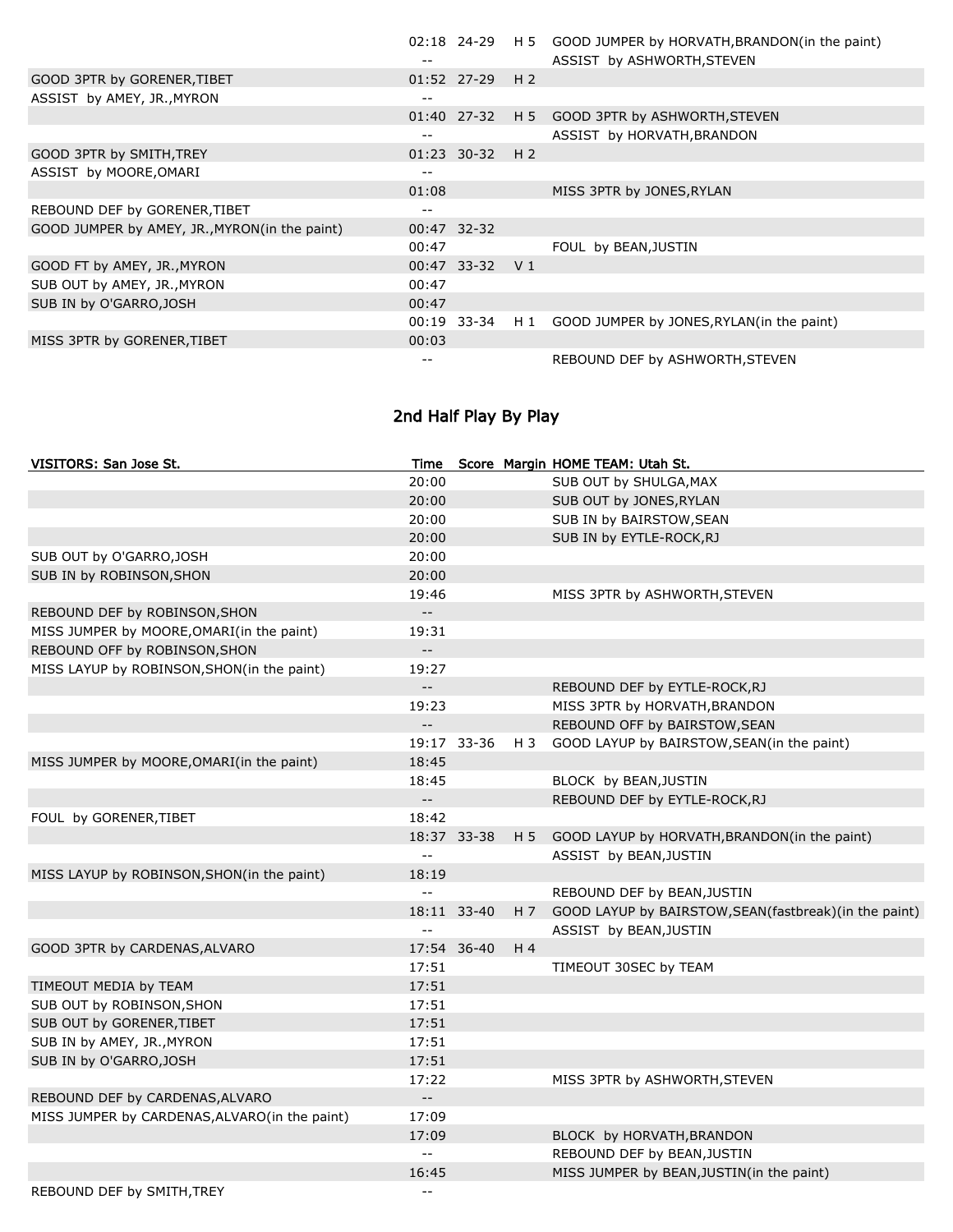|                                               | 16:26                    |                  |                | FOUL by EYTLE-ROCK, RJ                                        |
|-----------------------------------------------|--------------------------|------------------|----------------|---------------------------------------------------------------|
| TURNOVER by SMITH, TREY                       | 16:10                    |                  |                |                                                               |
|                                               | 16:10                    |                  |                | STEAL by HORVATH, BRANDON                                     |
|                                               |                          | 16:05 36-42      | H 6            | GOOD DUNK by HORVATH, BRANDON(fastbreak)(in the<br>paint)     |
| GOOD JUMPER by CARDENAS, ALVARO(in the paint) |                          | 15:44 38-42      | H <sub>4</sub> |                                                               |
|                                               |                          | 15:37 38-45      | H 7            | GOOD 3PTR by EYTLE-ROCK, RJ (fastbreak)                       |
|                                               | $-$                      |                  |                | ASSIST by ASHWORTH, STEVEN                                    |
| MISS 3PTR by AMEY, JR., MYRON                 | 15:23                    |                  |                |                                                               |
|                                               | $- -$                    |                  |                | REBOUND DEF by HORVATH, BRANDON                               |
|                                               | 15:11                    |                  |                | MISS LAYUP by HORVATH, BRANDON(in the paint)                  |
|                                               |                          |                  |                |                                                               |
| BLOCK by O'GARRO, JOSH                        | 15:11                    |                  |                |                                                               |
| REBOUND DEF by TEAM                           | $-$                      |                  |                |                                                               |
| TIMEOUT MEDIA by TEAM                         | 15:09                    |                  |                |                                                               |
|                                               | 15:09                    |                  |                | SUB OUT by EYTLE-ROCK, RJ                                     |
|                                               | 15:09                    |                  |                | SUB IN by JONES, RYLAN                                        |
| SUB OUT by CARDENAS, ALVARO                   | 15:09                    |                  |                |                                                               |
| SUB IN by GORENER, TIBET                      | 15:09                    |                  |                |                                                               |
| MISS JUMPER by AMEY, JR., MYRON(in the paint) | 14:43                    |                  |                |                                                               |
|                                               | $-$                      |                  |                | REBOUND DEF by HORVATH, BRANDON                               |
|                                               | 14:27                    |                  |                | MISS 3PTR by BAIRSTOW, SEAN                                   |
| REBOUND DEF by MOORE, OMARI                   | $\qquad \qquad -$        |                  |                |                                                               |
| TURNOVER by MOORE, OMARI                      | 13:58                    |                  |                |                                                               |
| SUB OUT by O'GARRO, JOSH                      | 13:58                    |                  |                |                                                               |
| SUB IN by ROBINSON, SHON                      | 13:58                    |                  |                |                                                               |
|                                               |                          | 13:44 38-47      | H 9            | GOOD JUMPER by JONES, RYLAN(in the paint)                     |
| MISS JUMPER by AMEY, JR., MYRON(in the paint) | 13:26                    |                  |                |                                                               |
|                                               | 13:26                    |                  |                | BLOCK by HORVATH, BRANDON                                     |
| REBOUND OFF by TEAM                           | $-$                      |                  |                |                                                               |
| SUB OUT by AMEY, JR., MYRON                   | 13:26                    |                  |                |                                                               |
| SUB IN by CARDENAS, ALVARO                    | 13:26                    |                  |                |                                                               |
| MISS LAYUP by GORENER, TIBET (in the paint)   | 13:26                    |                  |                |                                                               |
|                                               | $-$                      |                  |                | REBOUND DEF by BAIRSTOW, SEAN                                 |
|                                               |                          | 13:26 38-49      |                | H 11 GOOD JUMPER by BEAN, JUSTIN(in the paint)                |
|                                               | $-$                      |                  |                | ASSIST by HORVATH, BRANDON                                    |
| FOUL by CARDENAS, ALVARO                      | 12:50                    |                  |                |                                                               |
|                                               |                          |                  |                |                                                               |
| TURNOVER by CARDENAS, ALVARO                  | 12:50                    |                  |                |                                                               |
|                                               | 12:50                    |                  |                | SUB OUT by BEAN, JUSTIN                                       |
|                                               | 12:50                    |                  |                | SUB IN by SHULGA, MAX                                         |
|                                               |                          | 12:42 38-51      |                | H 13 GOOD DUNK by HORVATH, BRANDON(in the paint)              |
|                                               | $\overline{a}$           |                  |                | ASSIST by SHULGA, MAX                                         |
| GOOD 3PTR by SMITH, TREY                      |                          | 12:08 41-51 H 10 |                |                                                               |
| ASSIST by ROBINSON, SHON                      | $\overline{a}$           |                  |                |                                                               |
|                                               | 11:49                    |                  |                | TIMEOUT 30SEC by TEAM                                         |
| TIMEOUT MEDIA by TEAM                         | 11:49                    |                  |                |                                                               |
| SUB OUT by ROBINSON, SHON                     | 11:49                    |                  |                |                                                               |
| SUB IN by O'GARRO, JOSH                       | 11:49                    |                  |                |                                                               |
|                                               | 11:36                    |                  |                | MISS 3PTR by JONES, RYLAN                                     |
|                                               | $\overline{\phantom{a}}$ |                  |                | REBOUND OFF by ASHWORTH, STEVEN                               |
| SUB OUT by CARDENAS, ALVARO                   | 11:32                    |                  |                |                                                               |
| SUB IN by AMEY, JR., MYRON                    | 11:32                    |                  |                |                                                               |
|                                               |                          | 11:16 41-53      |                | H 12 GOOD LAYUP by HORVATH, BRANDON(in the paint)             |
|                                               | $\overline{\phantom{a}}$ |                  |                | ASSIST by SHULGA, MAX                                         |
| FOUL by GORENER, TIBET                        | 11:16                    |                  |                |                                                               |
| SUB OUT by GORENER, TIBET                     | 11:16                    |                  |                |                                                               |
| SUB IN by ROBINSON, SHON                      | 11:16                    |                  |                |                                                               |
|                                               |                          |                  |                | 11:16 41-54 H 13 GOOD FT by HORVATH, BRANDON                  |
| MISS LAYUP by MOORE, OMARI (in the paint)     | 10:52                    |                  |                |                                                               |
| REBOUND OFF by MOORE, OMARI                   | $\overline{\phantom{a}}$ |                  |                |                                                               |
| GOOD 3PTR by AMEY, JR., MYRON                 |                          | 10:48 44-54      | H 10           |                                                               |
| ASSIST by MOORE, OMARI                        | $-1$                     |                  |                |                                                               |
|                                               |                          |                  |                | 10:34 44-56 H 12 GOOD LAYUP by HORVATH, BRANDON(in the paint) |
|                                               | $\overline{\phantom{m}}$ |                  |                | ASSIST by JONES, RYLAN                                        |
|                                               |                          |                  |                |                                                               |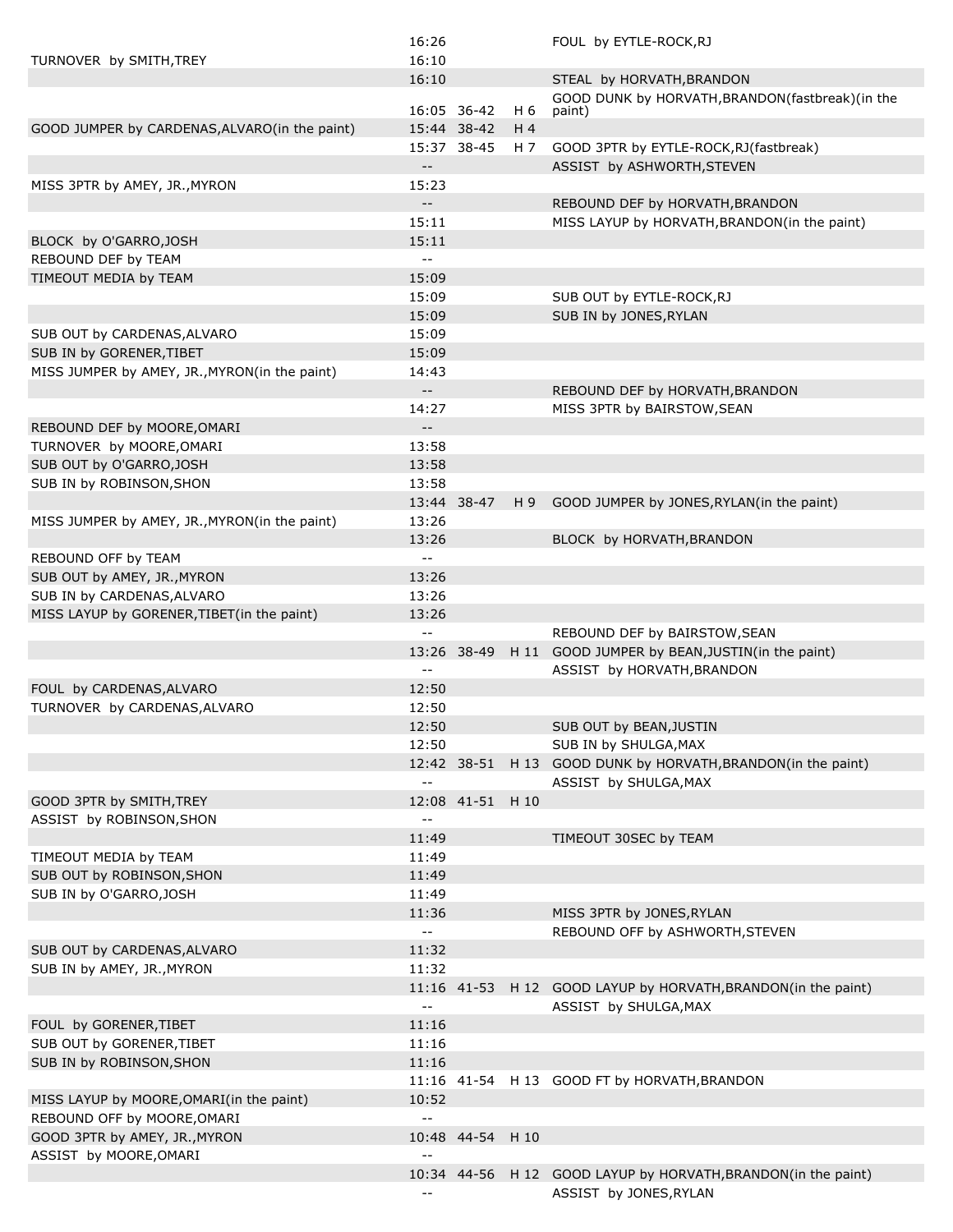|                                               | 10:19                                         |                  | FOUL by SHULGA, MAX                                                                  |
|-----------------------------------------------|-----------------------------------------------|------------------|--------------------------------------------------------------------------------------|
| MISS FT by O'GARRO, JOSH                      | 10:19                                         |                  |                                                                                      |
| REBOUND DEADB by TEAM                         | $\mathbb{H}^{\mathbb{H}}$                     |                  |                                                                                      |
|                                               | 10:19                                         |                  | SUB OUT by HORVATH, BRANDON                                                          |
|                                               | 10:19                                         |                  | SUB IN by BEAN, JUSTIN                                                               |
| GOOD FT by O'GARRO, JOSH                      |                                               | 10:19 45-56 H 11 |                                                                                      |
| SUB OUT by AMEY, JR., MYRON                   | 10:19                                         |                  |                                                                                      |
| SUB IN by GORENER, TIBET                      | 10:19                                         |                  |                                                                                      |
|                                               | $\mathord{\hspace{1pt}\text{--}\hspace{1pt}}$ |                  | 10:02 45-59 H 14 GOOD 3PTR by SHULGA, MAX<br>ASSIST by BAIRSTOW, SEAN                |
| GOOD LAYUP by ROBINSON, SHON(in the paint)    |                                               | 09:32 47-59 H 12 |                                                                                      |
|                                               |                                               |                  | 09:10 47-61 H 14 GOOD LAYUP by BEAN, JUSTIN(in the paint)                            |
|                                               | $\mathord{\hspace{1pt}\text{--}\hspace{1pt}}$ |                  | ASSIST by SHULGA, MAX                                                                |
|                                               | 08:43                                         |                  | SUB OUT by ASHWORTH, STEVEN                                                          |
|                                               | 08:43                                         |                  | SUB IN by EYTLE-ROCK, RJ                                                             |
| MISS 3PTR by SMITH, TREY                      | 08:35                                         |                  |                                                                                      |
|                                               | $\mathord{\hspace{1pt}\text{--}\hspace{1pt}}$ |                  | REBOUND DEF by EYTLE-ROCK, RJ                                                        |
|                                               | $\overline{\phantom{a}}$                      |                  | 08:10 47-63 H 16 GOOD LAYUP by BAIRSTOW, SEAN(in the paint)<br>ASSIST by SHULGA, MAX |
| GOOD 3PTR by GORENER, TIBET                   |                                               | 07:47 50-63 H 13 |                                                                                      |
| ASSIST by MOORE, OMARI                        | $\mathbf{L} = \mathbf{R}$                     |                  |                                                                                      |
|                                               |                                               |                  | 07:27 50-65 H 15 GOOD JUMPER by BEAN, JUSTIN                                         |
|                                               | $\overline{\phantom{a}}$                      |                  | ASSIST by EYTLE-ROCK, RJ                                                             |
| MISS 3PTR by GORENER, TIBET                   | 07:11                                         |                  |                                                                                      |
|                                               | $-$                                           |                  | REBOUND DEF by SHULGA, MAX                                                           |
|                                               |                                               |                  | 06:53 50-67 H 17 GOOD LAYUP by SHULGA, MAX(in the paint)                             |
|                                               | $\overline{\phantom{a}}$ .                    |                  | ASSIST by BEAN, JUSTIN                                                               |
| FOUL by O'GARRO, JOSH                         | 06:53                                         |                  |                                                                                      |
| TIMEOUT MEDIA by TEAM                         | 06:53                                         |                  |                                                                                      |
|                                               | 06:53                                         |                  | SUB OUT by BAIRSTOW, SEAN                                                            |
|                                               | 06:53                                         |                  | SUB IN by HORVATH, BRANDON                                                           |
| SUB OUT by ROBINSON, SHON                     | 06:53                                         |                  |                                                                                      |
| SUB OUT by O'GARRO, JOSH                      | 06:53                                         |                  |                                                                                      |
| SUB IN by AMEY, JR., MYRON                    | 06:53                                         |                  |                                                                                      |
| SUB IN by CARDENAS, ALVARO                    | 06:53                                         |                  |                                                                                      |
|                                               | 06:53                                         |                  | MISS FT by SHULGA, MAX                                                               |
| REBOUND DEF by AMEY, JR., MYRON               | $\overline{\phantom{a}}$ .                    |                  |                                                                                      |
| GOOD 3PTR by CARDENAS, ALVARO                 |                                               | 06:41 53-67 H 14 |                                                                                      |
| ASSIST by MOORE, OMARI                        |                                               |                  |                                                                                      |
|                                               |                                               |                  | 06:15 53-70 H 17 GOOD 3PTR by BEAN, JUSTIN                                           |
|                                               | $- -$                                         |                  | ASSIST by EYTLE-ROCK,RJ                                                              |
| MISS 3PTR by MOORE, OMARI                     | 06:01                                         |                  |                                                                                      |
|                                               | $\overline{\phantom{a}}$ .                    |                  | REBOUND DEF by BEAN, JUSTIN                                                          |
|                                               |                                               |                  | 05:45 53-72 H 19 GOOD JUMPER by EYTLE-ROCK, RJ<br>FOUL by HORVATH, BRANDON           |
| GOOD FT by MOORE, OMARI                       | 05:25                                         | 05:25 54-72 H 18 |                                                                                      |
|                                               | 05:25                                         |                  | SUB OUT by JONES, RYLAN                                                              |
|                                               | 05:25                                         |                  | SUB IN by ASHWORTH, STEVEN                                                           |
| MISS FT by MOORE, OMARI                       | 05:24                                         |                  |                                                                                      |
|                                               | $\mathord{\hspace{1pt}\text{--}\hspace{1pt}}$ |                  | REBOUND DEF by HORVATH, BRANDON                                                      |
|                                               |                                               |                  | 05:01 54-75 H 21 GOOD 3PTR by BEAN, JUSTIN                                           |
|                                               | $\mathord{\hspace{1pt}\text{--}\hspace{1pt}}$ |                  | ASSIST by ASHWORTH, STEVEN                                                           |
| GOOD JUMPER by AMEY, JR., MYRON(in the paint) |                                               | 04:43 56-75 H 19 |                                                                                      |
| FOUL by SMITH, TREY                           | 04:27                                         |                  |                                                                                      |
|                                               |                                               |                  | 04:27 56-76 H 20 GOOD FT by HORVATH, BRANDON                                         |
| SUB OUT by CARDENAS, ALVARO                   | 04:27                                         |                  |                                                                                      |
| SUB IN by O'GARRO, JOSH                       | 04:27                                         |                  |                                                                                      |
|                                               |                                               |                  | 04:27 56-77 H 21 GOOD FT by HORVATH, BRANDON                                         |
| TURNOVER by MOORE, OMARI                      | 04:14                                         |                  |                                                                                      |
|                                               | 04:14                                         |                  | STEAL by ASHWORTH, STEVEN                                                            |
|                                               | 04:07                                         |                  | MISS 3PTR by EYTLE-ROCK, RJ                                                          |
|                                               |                                               |                  |                                                                                      |